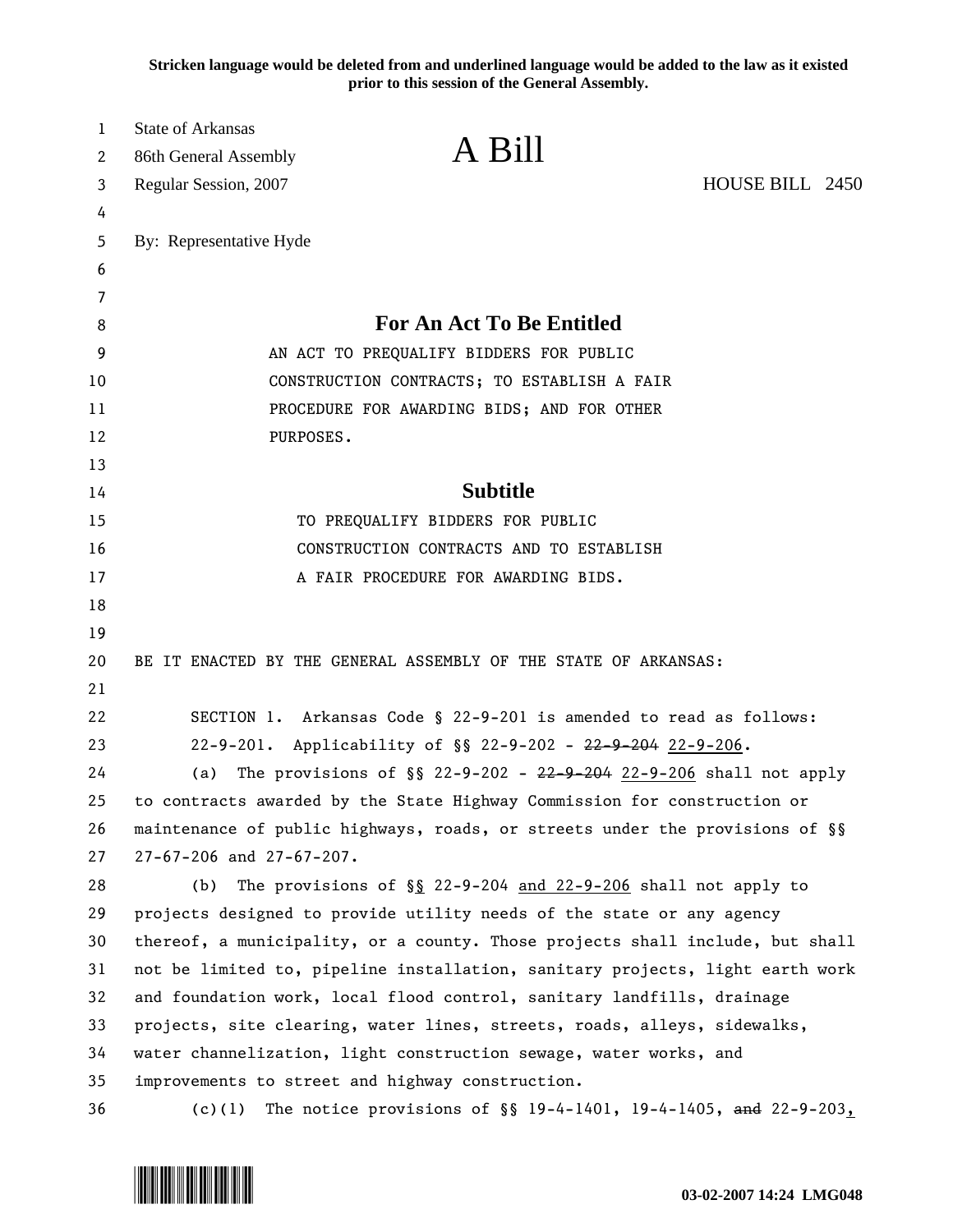**HB2450** 

1 and 22-9-206 pertaining to the project amount and the time frames of the 2 advertisement shall not apply to contracts for the performance of any work or 3 the making of any capital improvements due to emergency contracting 4 procedures.

5 (2) The requirements of §§ 22-9-203(e) and 22-9-206 shall not 6 apply to contracts for the performance of any work or the making of any 7 capital improvements due to emergency contracting procedures.

8 (3)(A) As used in this subsection, "emergency contracting 9 procedures" means the acquisition of services and materials for capital 10 improvements which are in accordance with the Arkansas Building Authority 11 minimum standards and criteria.

12 (4)(B) "Emergency contracting procedures" may include sole 13 sourcing or competitive quote bids.

14 (5)(4) The Director of the Arkansas Building Authority or a 15 designee may make or authorize others to make emergency contracting 16 procedures as defined in subdivision (c)(3) of this section and in accordance 17 with the authority minimum standards and criteria.

18 (d) The provisions of § 22-9-203 do not apply to a public construction 19 contract covered under § 22-9-206.

20

21 SECTION 2. Arkansas Code §22-9-202 is amended to read as follows: 22 22-9-202. Construction of this section and §§ 22-9-203 and 22-9-204.

23 Nothing in this section and §§ 22-9-203 and 22-9-204 shall be construed 24 to prevent any taxing unit from performing any of the work or making any of 25 the improvements referred to in this section and §§ 22-9-203 and 22-9-204 by 26 the use of its own employees, or to require that, as a condition precedent to 27 the right to use its own employees, bids must be received from contractors, 28 nor shall this section and  $\S$ § 22-9-203 and 22-9-204 be construed to amend or 29 repeal any law which requires the publication of notice in those instances 30 where the estimated amount of the cost of the proposed improvements shall be 31 less than ten thousand dollars (\$10,000), since it is the intention of this 32 section and §§ 22-9-203 and 22-9-204 to provide a uniform procedure to be 33 followed by all taxing units whenever work is to be done under formal 34 contract.

35

36 SECTION 3. Arkansas Code § 22-9-203(a) is amended to read as follows: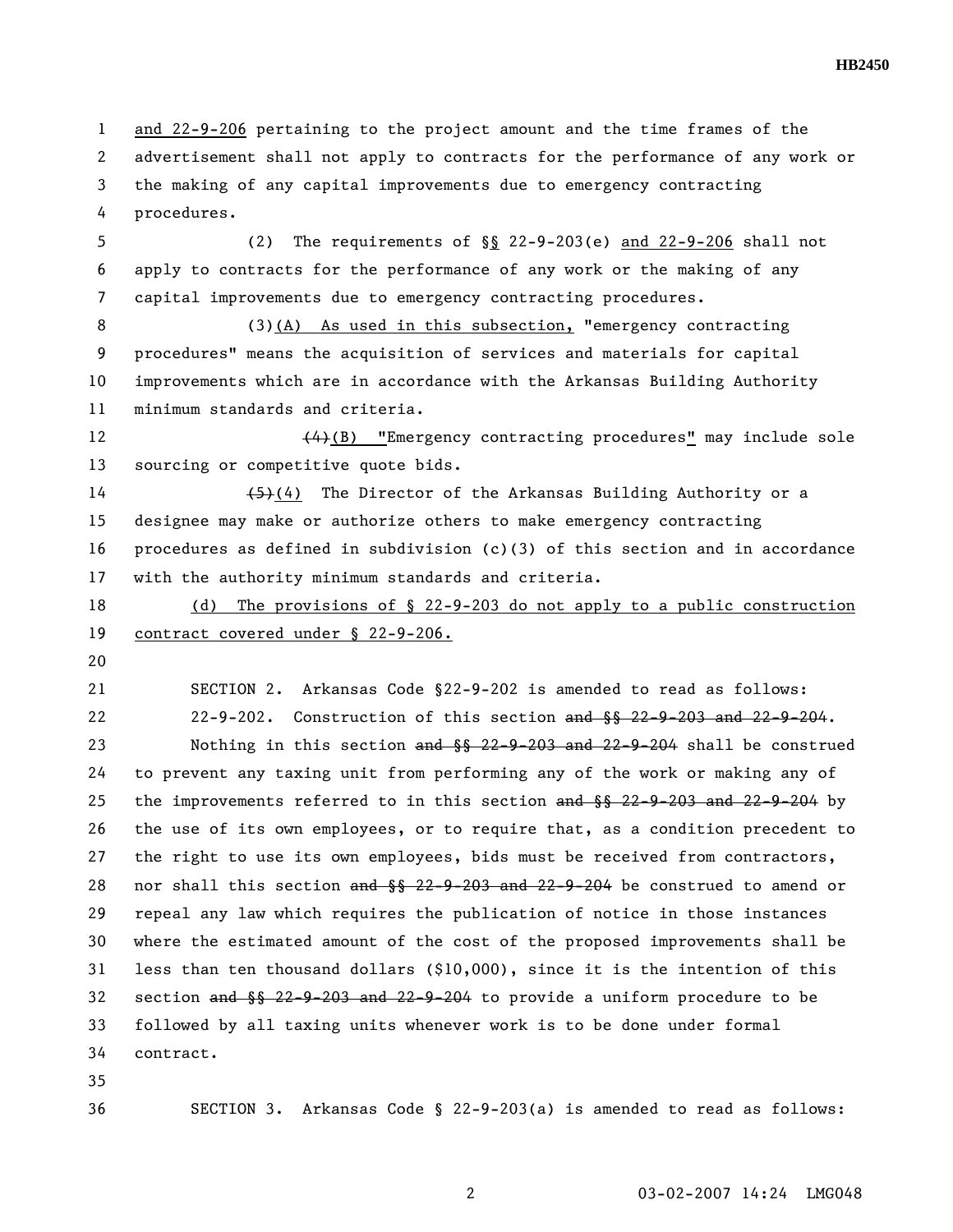1 (a) No Except for public construction contracts under § 22-9-206, no 2 contract providing for the making of major repairs or alterations, for the 3 erection of buildings or other structures, or for making other permanent 4 improvements shall be entered into by the state or any agency thereof, any 5 county, municipality, school district, or other local taxing unit with any 6 contractor in instances where all estimated costs of the work shall exceed 7 the sum of twenty thousand dollars (\$20,000) unless:

8

9 SECTION 4. Arkansas Code § 22-9-205 is amended to read as follows: 10 22-9-205. Public improvements generally - Interest on delinquent 11 payments.

12 Whenever any agency of this state or of any county, municipality, or 13 school district, or other local taxing unit or improvement district enters 14 into a contract covered by the provisions of §§ 22-9-202 - 22-9-204 22-9-206 15 for the making of repairs or alterations or the erection of buildings or for 16 the making of any other improvements, or for the construction or improvement 17 of highways, roads, streets, sidewalks, curbs, gutters, drainage or sewer 18 projects, or for any other construction project, and the contract provides 19 that payment therefor shall be made upon completion and acceptance of the 20 project, and the contractor, upon completion and approval of the project, 21 presents a claim for payment of the amount due thereon in accordance with the 22 terms of the contract, and the claim is not paid by the public authority 23 within ninety (90) days from the date of presentation of the claim, then the 24 public authority shall pay to the contractor interest at the rate of ten 25 percent (10%) per annum on the unpaid amount due for all periods of time that 26 the payment under the contract is not made subsequent to ninety (90) days 27 after presentation of the claim.

28

29 SECTION 5. Arkansas Code Title 22, Chapter 9 is amended to add the 30 following section to read as follows:

31 22-9-206. Public construction contracts generally — Award procedure — 32 Prequalifying bidders.

33 (a) As used in this section:

34 (1) "Amount appropriated" means funds currently available for a 35 construction contract as determined by an authority before the opening of a 36 bid;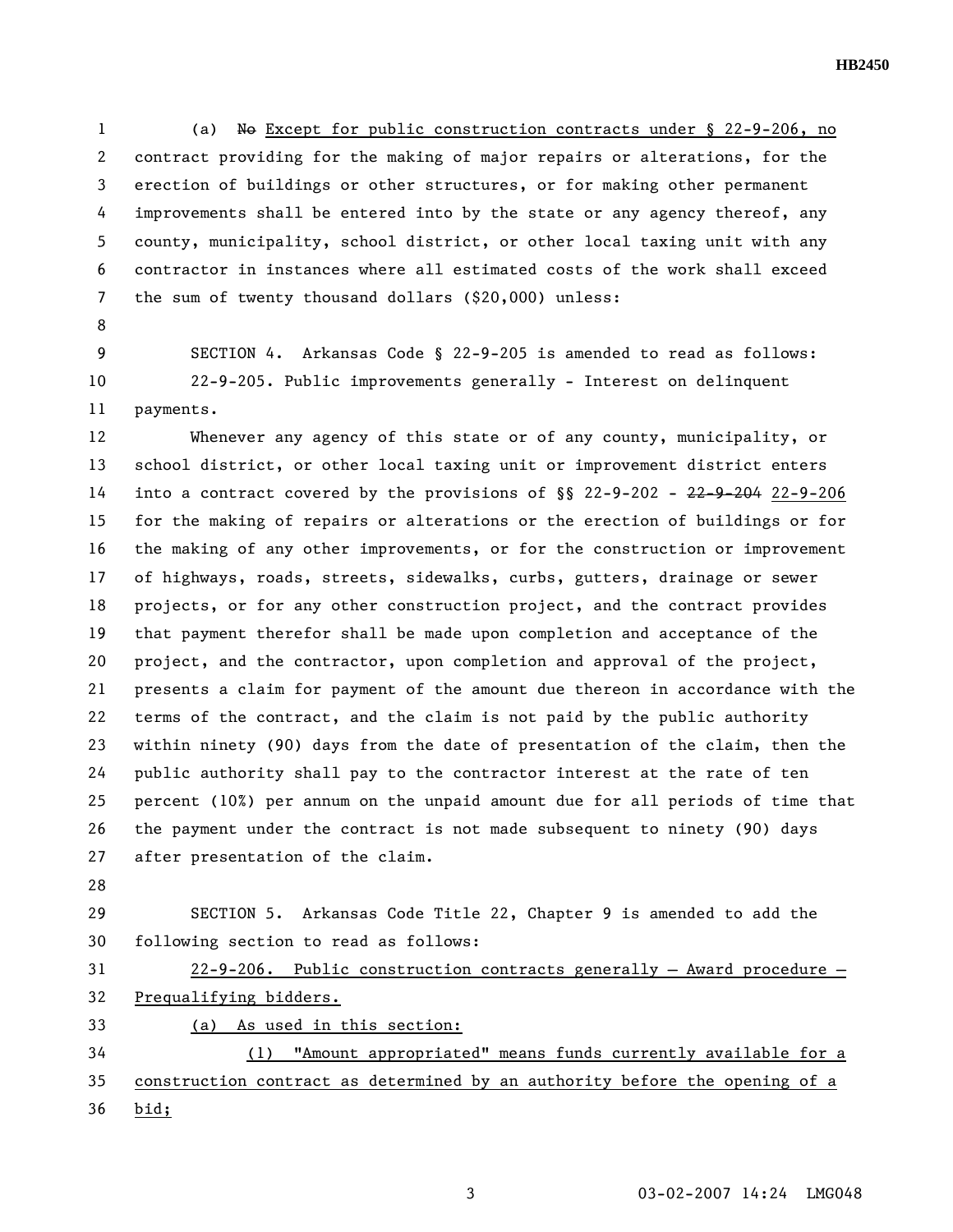| 1  | (2)<br>"Authority" means:                                                    |  |
|----|------------------------------------------------------------------------------|--|
| 2  | (A)<br>The state;                                                            |  |
| 3  | (B)<br>An agency of the state;                                               |  |
| 4  | (C)<br>A county;                                                             |  |
| 5  | (D)<br>A municipality;                                                       |  |
| 6  | A school district; or<br>(E)                                                 |  |
| 7  | A local taxing unit that has the responsibility for a<br>(F)                 |  |
| 8  | public construction contract;                                                |  |
| 9  | "Bid" means the documentation supplied by a bidder to enter<br>(3)           |  |
| 10 | into a pubic construction contract with an authority;                        |  |
| 11 | "Bidder" means an entity that submits a bid for a public<br>(4)              |  |
| 12 | construction contract;                                                       |  |
| 13 | (5) "Design professional" means a person or an entity selected               |  |
| 14 | by an authority to prepare prequalification criteria for a bid for a public  |  |
| 15 | construction contract;                                                       |  |
| 16 | "Prequalification criteria" means the specific bid<br>(6)                    |  |
| 17 | information required by a design professional at the general direction of an |  |
| 18 | authority that a bidder must submit to be a prequalifying bidder;            |  |
| 19 | "Prequalifying bid" means a bid that has been prequalified<br>(7)            |  |
| 20 | by the design professional;                                                  |  |
| 21 | "Prequalifying bidder" means a bidder who:<br>(8)                            |  |
| 22 | (A) Submits a bid;                                                           |  |
| 23 | (B) Meets all of the prequalification criteria; and                          |  |
| 24 | (C)<br>Meets any criteria required by an authority pursuant                  |  |
| 25 | to subsection (d) of this section;                                           |  |
| 26 | (9) "Prequalifying low bid" means the lowest bid amount from all             |  |
| 27 | bidders that have met the prequalification criteria;                         |  |
| 28 | (10) "Prequalifying low bidder" means the bidder who:                        |  |
| 29 | Submits the lowest bid amount; and<br>(i)                                    |  |
| 30 | (ii) Meets all of the prequalification criteria; and                         |  |
| 31 | $(11)(A)$ "Public construction contract" means an agreement, a               |  |
| 32 | contract, or a subcontract to construct a building, a building site, or      |  |
| 33 | structure, or permanent improvement to a building, building site, or         |  |
| 34 | structure, including, without limitation any of the following services or    |  |
| 35 | functions or combination of the following services or functions:             |  |
| 36 | (i) Alteration;                                                              |  |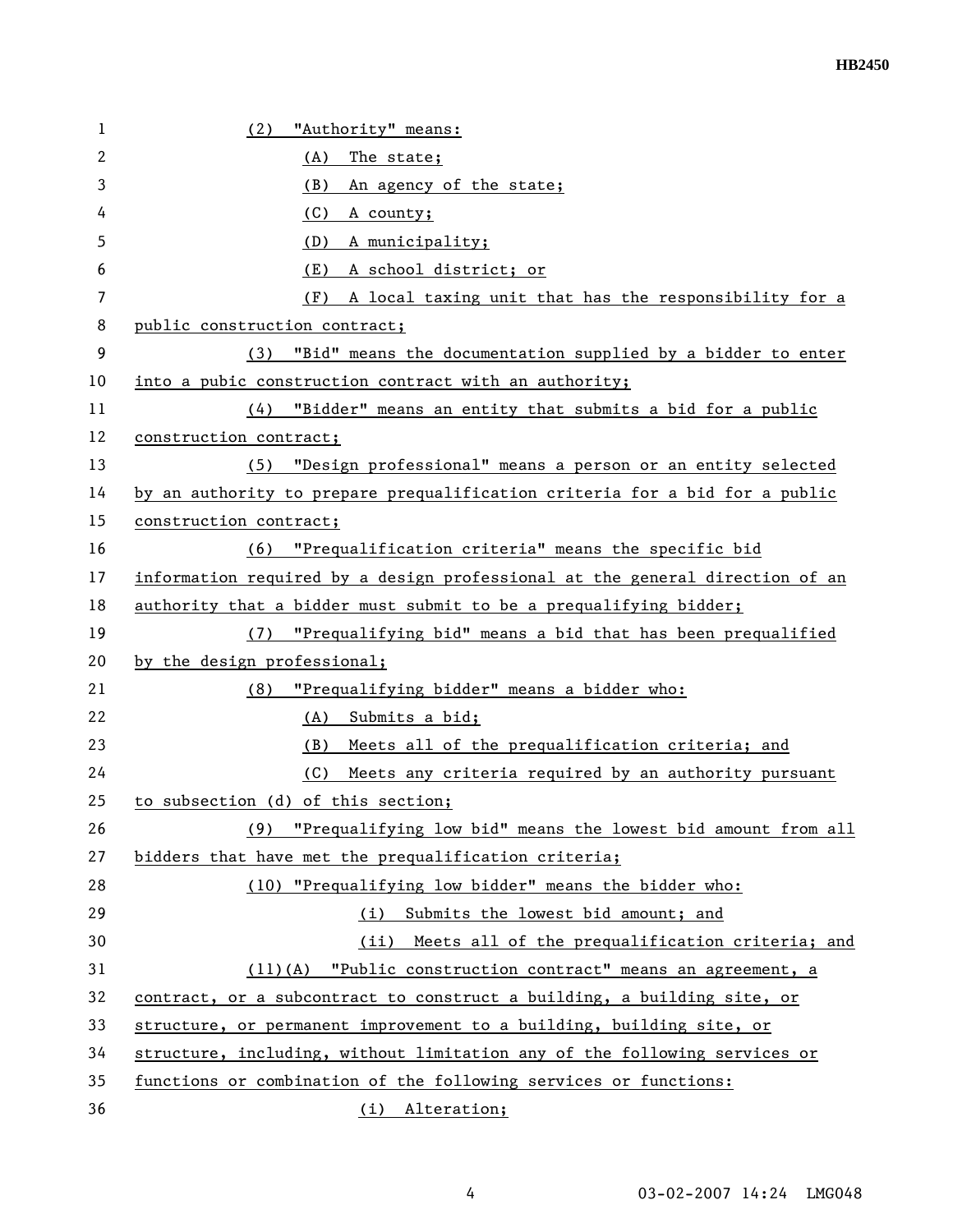| 1  | Construction;<br>(ii)                                                         |
|----|-------------------------------------------------------------------------------|
| 2  | (iii) Design;                                                                 |
| 3  | Erection;<br>(iy)                                                             |
| 4  | (v)<br>Financing;                                                             |
| 5  | (vi)<br>Maintenance;                                                          |
| 6  | (vii) Operation;                                                              |
| 7  | (viii) Permanent improvement;                                                 |
| 8  | Reconditioning;<br>(ix)                                                       |
| 9  | Renovation;<br>(x)                                                            |
| 10 | Repair; or<br>(xi)                                                            |
| 11 | (xii) Replacement.                                                            |
| 12 | "Public construction contract" does not include:<br>(B)                       |
| 13 | (i)<br>Highway construction or a highway construction                         |
| 14 | contract; or                                                                  |
| 15 | (ii)<br>A water or sewer system constructed under § 22-                       |
| 16 | $9 - 203;$                                                                    |
| 17 | A public construction contract in which the estimated cost of the<br>(b)      |
| 18 | public construction contract exceeds twenty thousand dollars (\$20,000) is    |
| 19 | subject to this section.                                                      |
| 20 | $(c)(1)$ Before publishing the notice required under this section, an         |
| 21 | authority shall select a design professional to establish prequalification    |
| 22 | criteria for the public construction contract consistent with subsections     |
| 23 | (d), (e), and (f) of this section to prequalify prospective bidders for the   |
| 24 | public construction contract and shall set the prequalification criteria for  |
| 25 | the public construction contract in writing.                                  |
| 26 | An authority shall make all prequalification criteria for a<br>(2)            |
| 27 | public construction contract equally and uniformly known to all prospective   |
| 28 | bidders.                                                                      |
| 29 | To be eligible to be a prequalifying bidder, the bidder shall<br>(d)          |
| 30 | demonstrate to the authority that the bidder has:                             |
| 31 | The qualifications, experience, and management personnel<br>(1)               |
| 32 | necessary to carry out the terms of the public construction contract;         |
| 33 | The financial strength and ability to provide<br>(2)                          |
| 34 | indemnification for liability arising from the public construction contracts; |
| 35 | (3) Evidence of past performance of public construction                       |
| 36 | contracts;                                                                    |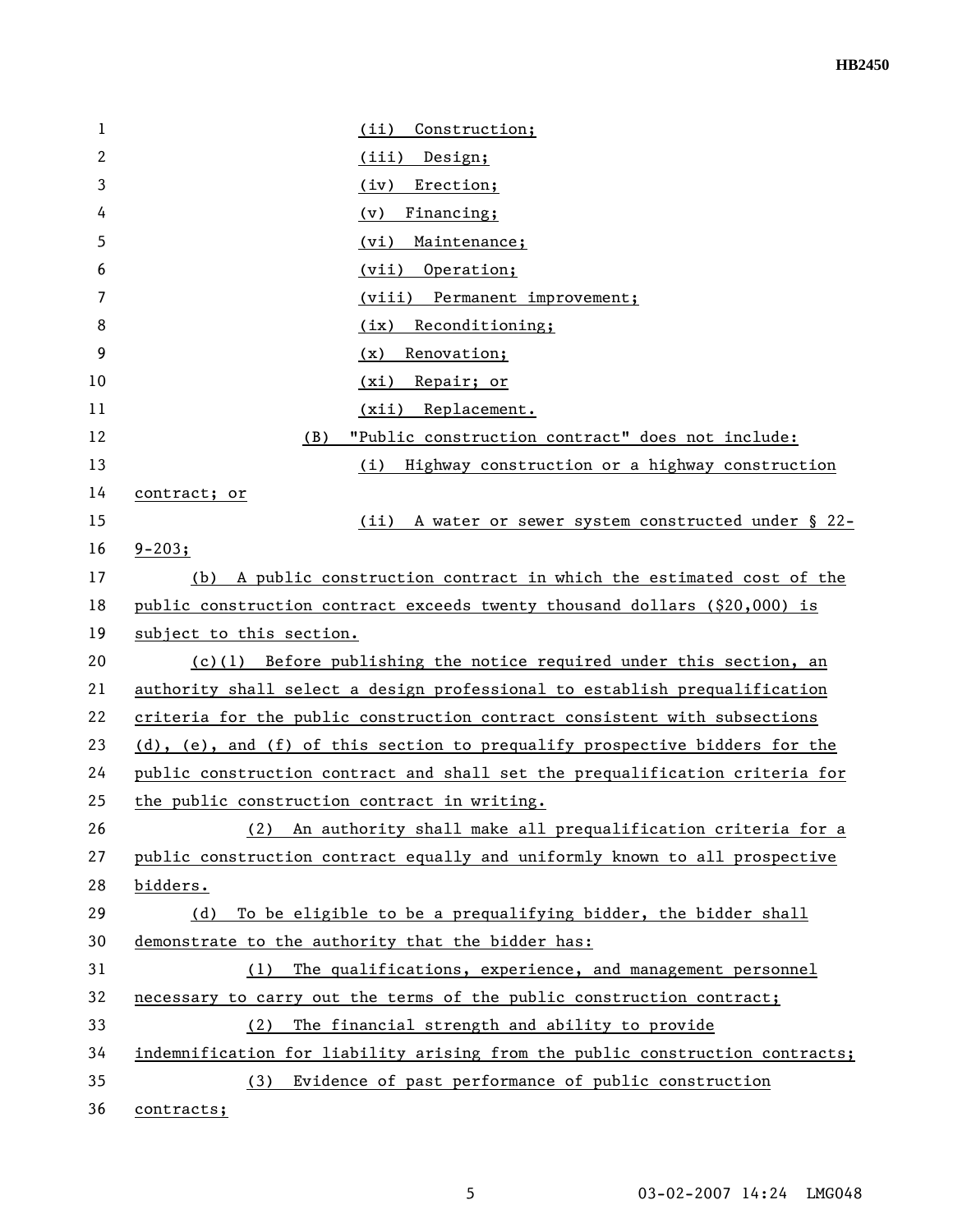| 1  | The ability to comply with any applicable court orders;<br>(4)                |  |
|----|-------------------------------------------------------------------------------|--|
| 2  | (5)<br>The ability to comply with an applicable certification or              |  |
| 3  | standard from a professional or an industry association, a society, a trade   |  |
| 4  | group, or a similar organization; and                                         |  |
| 5  | The ability to meet any other prequalification criteria made<br>(6)           |  |
| 6  | equally and uniformly known to all prospective bidders by an authority.       |  |
| 7  | The prequalification criteria may include or reference standards<br>(e)       |  |
| 8  | adopted by a professional or an industry association, a society, a trade      |  |
| 9  | group, or a similar organization, but shall not require that the bidder be    |  |
| 10 | endorsed by any professional or industry association, society, trade group,   |  |
| 11 | or similar organization.                                                      |  |
| 12 | No bid is eligible to be a prequalifying bid unless the bidder<br>(f)         |  |
| 13 | provides an affidavit affirming:                                              |  |
| 14 | The name or names of other business entities under which<br>(1)               |  |
| 15 | the bidder has conducted construction contracts or similar businesses;        |  |
| 16 | Whether the bidder or any officer or principal of the<br>(2)                  |  |
| 17 | bidder's organization has ever failed to complete any work awarded to it      |  |
| 18 | under a construction contract;                                                |  |
| 19 | (3)<br>Whether there is a judgment, a claim, an arbitration                   |  |
| 20 | proceeding, or suit pending or outstanding against the bidder;                |  |
| 21 | (4)<br>Whether the bidder has filed a lawsuit or requested                    |  |
| 22 | arbitration with regard to a construction contract within the last five (5)   |  |
| 23 | years; and                                                                    |  |
| 24 | The environmental compliance record of the bidder for the<br>(5)              |  |
| 25 | five (5) years before submission of the bid.                                  |  |
| 26 | To promote transparency and fairness in the bid process, an<br>(g)            |  |
| 27 | authority may require a bidder that has conducted similar business under a    |  |
| 28 | different name or names than the bid name for the construction contract to    |  |
| 29 | submit the information required in subsection (f) of this section on behalf   |  |
| 30 | of the other business name or names.                                          |  |
| 31 | An authority shall publish in a newspaper of general circulation<br>(h)       |  |
| 32 | in the county in which the public construction contract occurs, or publish in |  |
| 33 | a construction industry trade journal of general circulation, notice of its   |  |
| 34 | intention to receive bids for a public construction contract. At a minimum,   |  |
| 35 | the notice of intention to receive bids shall be published:                   |  |
| 36 | (1) One (1) time each week for not less than two (2) consecutive              |  |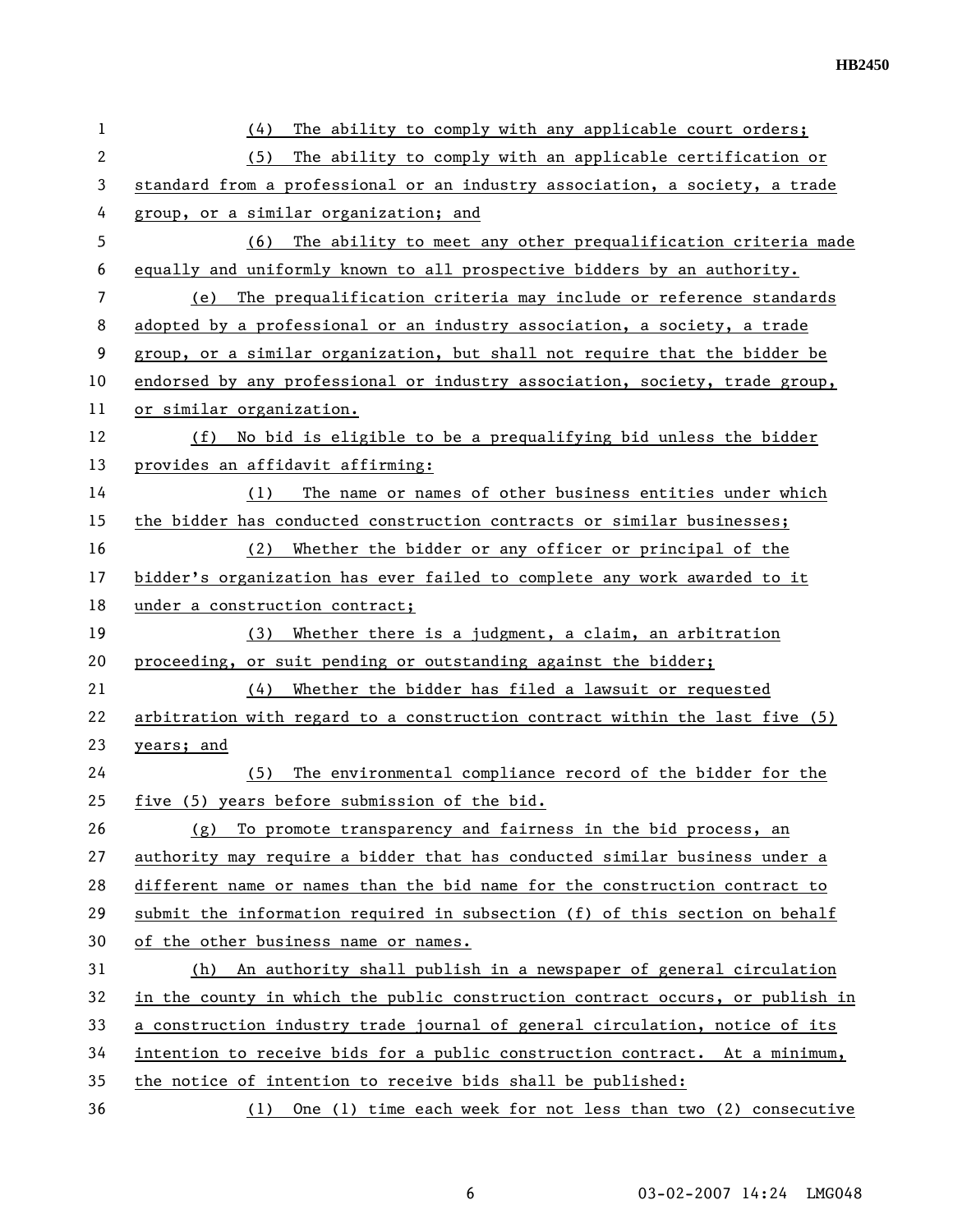| 1  | weeks for a public construction contract totaling fifty thousand dollars      |  |
|----|-------------------------------------------------------------------------------|--|
| 2  | $($ \$50,000) or more; or                                                     |  |
| 3  | One (1) time each week for not less than one week for a<br>(2)                |  |
| 4  | public construction contract totaling less than fifty thousand dollars        |  |
| 5  | $($ \$50,000).                                                                |  |
| 6  | The publication date of the last notice published in accordance<br>(i)        |  |
| 7  | with subsections (h) and (j) of this section shall not be less than one (1)   |  |
| 8  | week before the date for the authority to open bids set out in the notice.    |  |
| 9  | The notice of intention to receive bids shall contain:<br>(i)                 |  |
| 10 | A brief description of the public construction contract;<br>(1)               |  |
| 11 | The kind or type of work contemplated;<br>(2)                                 |  |
| 12 | (3)<br>The approximate location of the public construction                    |  |
| 13 | contract;                                                                     |  |
| 14 | The place at which a prospective bidder may obtain plans,<br>(4)              |  |
| 15 | specifications, and prequalification criteria;                                |  |
| 16 | The date, time, and place at which sealed bids will be<br>(5)                 |  |
| 17 | received;                                                                     |  |
| 18 | The amount, which may be stated in a percentage, of the bid<br>(6)            |  |
| 19 | bond required;                                                                |  |
| 20 | A statement of the authority's reservation of the right to<br>(7)             |  |
| 21 | reject or abandon all bids;                                                   |  |
| 22 | (8) A statement that only prequalified bidders are eligible for               |  |
| 23 | an offer of a public construction contract;                                   |  |
| 24 | The date, time, and place at which sealed bids will be<br>(9)                 |  |
| 25 | opened; and,                                                                  |  |
| 26 | Other facts or information the authority deems reasonable<br>(10)             |  |
| 27 | and necessary to obtain a desirable bid.                                      |  |
| 28 | $(k)(1)$ As security for the bid, every bid submitted under this section      |  |
| 29 | shall be accompanied by a bond consistent with $\S$ 19-8-203 in the form of a |  |
| 30 | cashier's check drawn upon a bank or trust company doing business in this     |  |
| 31 | state or by a corporate bid bond.                                             |  |
| 32 | No bond shall be required for a public construction contract<br>(2)           |  |
| 33 | totaling twenty thousand dollars (\$20,000) or less.                          |  |
| 34 | The bond shall indemnify the authority against the failure<br>(3)             |  |
| 35 | of the bidder to execute and deliver the public construction contract and to  |  |
| 36 | ensure faithful performance of the public construction contract.              |  |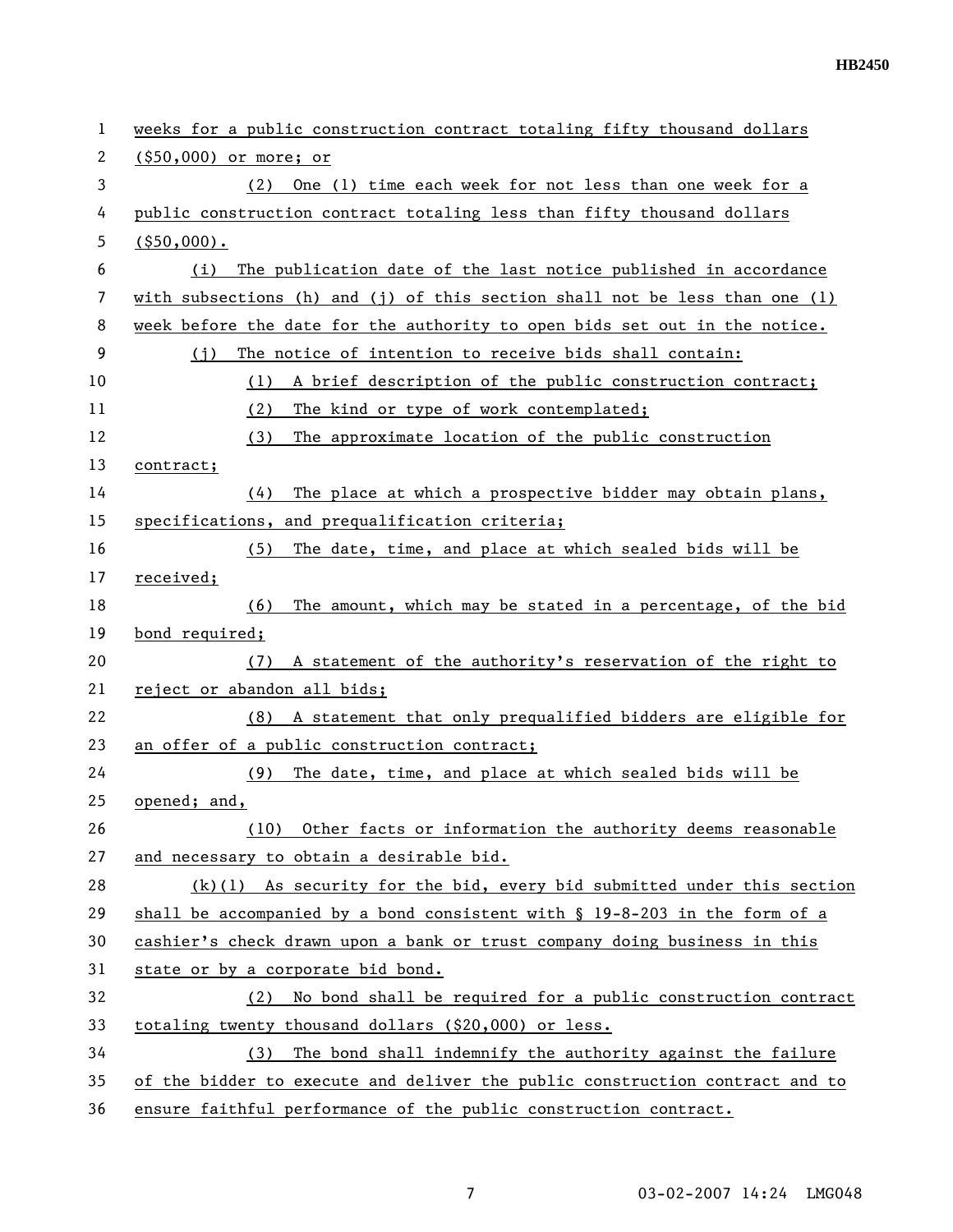**HB2450** 

| $\mathbf{1}$   | The bond shall provide that the bidder or surety shall pay<br>(4)            |
|----------------|------------------------------------------------------------------------------|
| 2              | the damage, loss, cost, and expense subject to the amount of the bond        |
| 3              | directly arising out of the bidder's default in failing to execute and       |
| 4              | deliver the public construction contract and bond.                           |
| 5              | (5) Liability under the bond is limited to five percent (5%) of              |
| 6              | the amount of the bid.                                                       |
| $\overline{7}$ | $(1)(1)$ In addition to the bond provided in subdivision $(k)(1)$ of this    |
| 8              | section, the prequalifying low bidder shall provide a one-hundred-percent    |
| $\overline{9}$ | payment and a one-hundred-percent performance bond consistent with this      |
| 10             | section and § 19-8-203 that is adequate to protect the authority from any    |
| 11             | claim or loss incurred as a result of the public construction contract.      |
| 12             | (2) Nothing in this subsection is intended to deprive a                      |
| 13             | successful bidder, the state, or a political subdivision of the benefits of  |
| 14             | any law limiting exposure to liability or setting a limit on damages.        |
| 15             | $(m)(1)$ The authority shall open the prequalified bids on the date and      |
| 16             | time fixed in the notice of intention to receive bids, and award the bid to  |
| 17             | the lowest prequalifyng bidder.                                              |
| 18             | (2) The authority shall return a bid unopened as non-responsive              |
| 19             | to a bidder that does not prequalify.                                        |
| 20             | (n) If all prequalifying bids submitted exceed the appropriated amount       |
| 21             | of the public construction contract as specified in the notice of intention  |
| 22             | to receive bids, the authority may negotiate an award with the prequalifying |
| 23             | low bidder but only if the prequalifying low bid is within twenty-five       |
| 24             | percent (25%) of the appropriated amount.                                    |
| 25             | $(o)(1)$ If the plans and specifications for the public construction         |
| 26             | contract require a bid on alternates in addition to a base bid, there shall  |
| 27             | be no more than three (3) alternates, and the alternates shall be:           |
| 28             | (A)<br>Deductive; and                                                        |
| 29             | Set forth in the plans and specifications in numerical<br>(B)                |
| 30             | order.                                                                       |
| 31             | (2) If all bids on alternates submitted exceed the amount                    |
| 32             | appropriated for the award of the public construction contract, then an      |
| 33             | authority may determine the prequalifying low bidder by deducting the        |
| 34             | alternates in numerical order.                                               |
| 35             | (3) If the cost of the public construction contract is less than             |
| 36             | twenty-five percent (25%) above the amount appropriated after making the     |